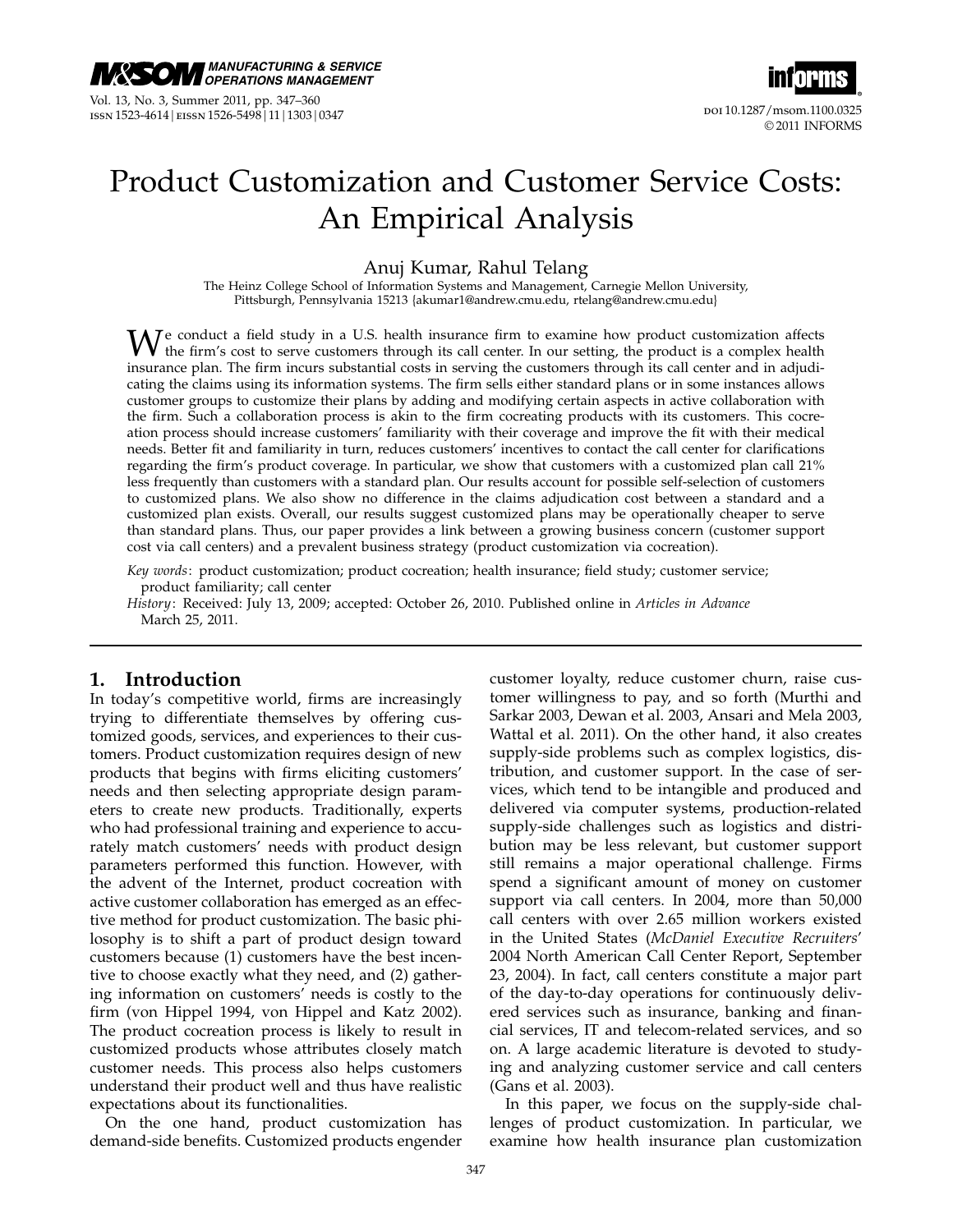affects demand for customer services via call centers. A health insurance plan is a complex and elaborate product that contains a number of details on medical coverage, costs, and exclusions. Because health insurance plans are important products to consumers, firms spend considerable resources serving customers via its call centers.

In recent years, Internet-based technologies have made it easy for firms to provide customers with customized products. Firms are able to offer specific coverage and exclusions tailored to different customers. Products such as CDHP (consumer-driven health plans), where customers control the costs of their health plans explicitly by actively participating and monitoring these plans, are becoming common. Unlike personalizing an online newspaper or a search result, where customers are usually passive participants, customizing a health plan requires significant customer participation and thus has a flavor of product cocreation. Previous literature has examined the impact of customization on product demand. However, in this paper, we examine how customizing health plans via product cocreation has an impact on firms' customer support cost, in particular, customer demand for the firm's call center.

The literature, by and large, is silent on the link between product customization and customer service costs. However, researchers generally agree customization leads to higher customer satisfaction (Anderson et al. 1997), and a satisfied customer is less likely to call and hence less costly to serve. In this paper, we provide a link between customization and customer calling behavior. The firm in our setting runs a busy call center (firm's name withheld because of nondisclosure agreements). Because a health insurance plan is a complex product, a significant proportion of calls to the center are customers' inquiries regarding their plan features and coverage. Customers usually call (1) when the plan does not cover the health event satisfactorily, and/or (2) when they are unsure of their coverage and need some clarification. In our setting, certain customer groups customize their plans to cover their salient medical needs. However, unlike many other traditional products where customers are passive participants, customizing a health insurance plan requires customer groups to repeatedly interact with the firm. This process is akin to product cocreation. During the cocreation process, customers and the firm go over specific plan details to include or exclude features that fit with customers' needs. In this process, the customers become more familiar with the plan attributes. We argue that a better fit and familiarity with customized plans should reduce the number of customer calls related to product characteristics and coverage.

To test our hypothesis, we collect a rich customer group-level data set. In the data set, a group of customers select either standard plans or customized plans. In a customized plan, customers make explicit changes to a standard plan to fit their needs. To control for various unobserved effects, we follow groups over a period of time in which one set of selected groups makes a switch from a standard plan to a customized plan, while the other set of groups continues to remain on the same standard health plan. We use detailed call data and show that, on average, when customer groups move to a customized plan, their calls pertaining to product-related queries drop by about 21%. We see no such evidence of call reduction when customers stay on the same plan or when they switch from one standard plan to another standard plan. We also see no reduction in non-productrelated calls when switching to a customized plan. We find that our results are not merely driven by specific trends in calls but that the results are consistent over the entire period. We also tested for several possible selection issues and find our results are robust to them.

Another major component of the cost of customer support for the firm is its claims' processing expenditures. The firm employs extensive computer systems for automatic processing of claims filed by doctors and medical facilities. However, the firm incurs significant costs when computer systems suspend claims, which then require manual intervention. We find that customers shifting from standard plans to customized plans do not affect suspension rates. Overall, from a customer service point of view, our results indicate the customized plans are less costly to serve.

Our study is significant in many ways. First, we are aware of little research that has explicitly examined the link between product design and customer service costs. Technology is making it easier and cheaper for firms to offer a wide menu of products to customers of different tastes. We show that the product customization process can later affect customer service costs. Our study provides evidence of the operational benefit of customization in customer support for complex services that require customers to have a clear understanding of the company's product, for example, insurance services, IT and telecom-related services, financial and investment-related services, and so forth. Thus, we show that the process of customization, under certain circumstances, can be a win-win situation for the firm and its customers. Second, even for the empirical work on customization, our study is unique in that we conduct a field study and collect rich customer group-level actual usage data. The panel nature of the data allows us to control for various unobserved effects, providing robust estimates on the impact of customization.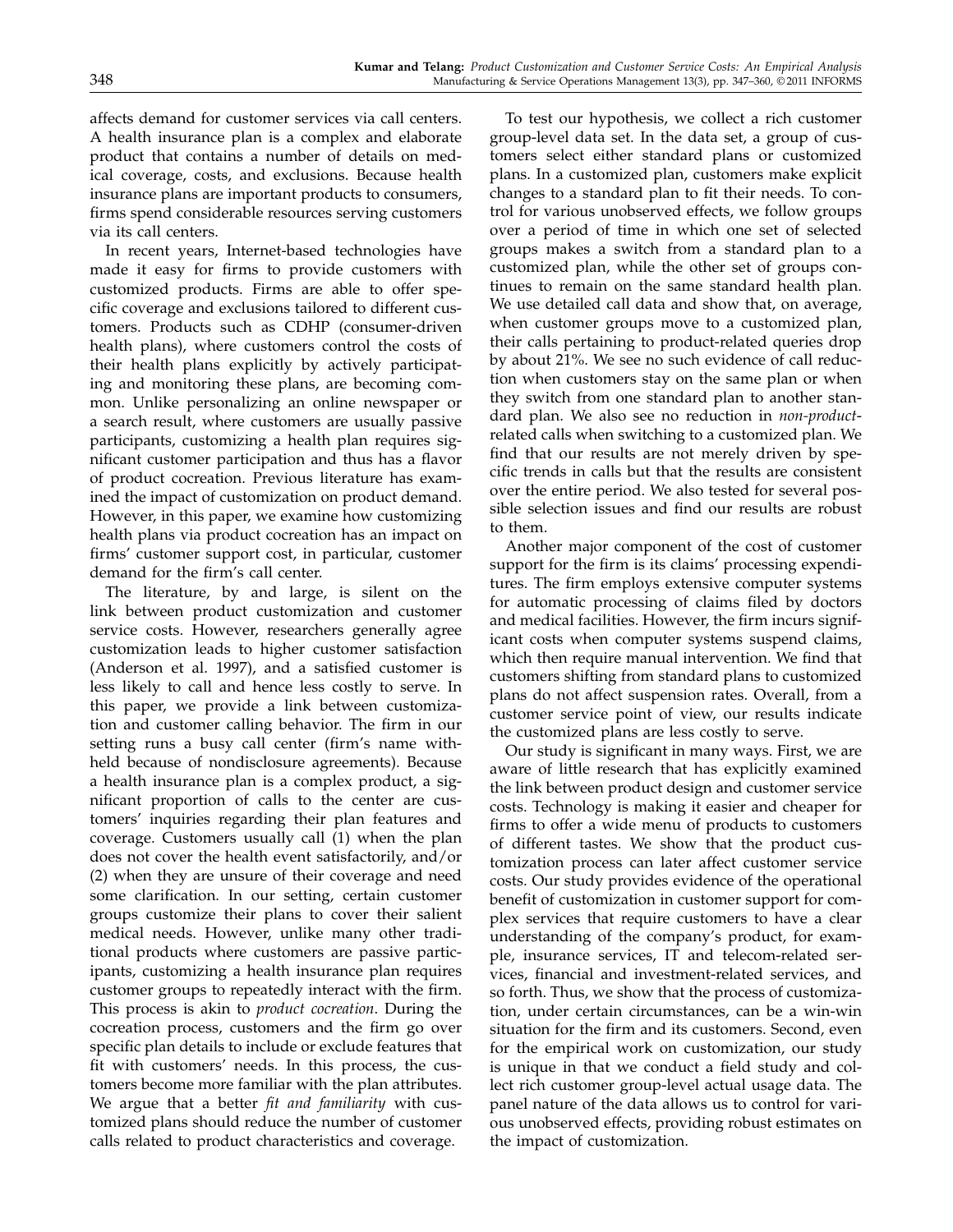We organize the remainder of this paper as follows. In §2, we provide a literature review of relevant papers in this domain. We describe our study setting in §3. Section 4 outlines our theoretical framework. We describe our data in §5. Section 6 contains econometric specifications and results. Finally, in §7, we conclude and outline future research possibilities and limitations.

# 2. Related Literature

Our research draws from literature on product design, development, and innovation, literature on customization, and literature on operation management.

The information-processing view of product design says the design process begins with sensing a gap in user experience, which then leads to the planning and production of a new product. For a highquality design, designers should (1) understand the users' experience gap clearly and accordingly define the problem precisely, (2) select the appropriate solution space to search for solutions, and (3) deliver a product consistent with the design (Ulrich 2007). However, thanks to the Internet, firms can easily and economically gather user needs and configure the product by selecting appropriate design parameters. This access has led to product cocreation with active participation from actual users. Von Hippel and Katz (2002) propose user toolkits for product design, in which the user provides her desired attributes and the system automatically calculates appropriate design parameters at the back end to offer complete product design. Mass customization and marketing literature talks about "collaborative customization" in which experts conduct dialogue with users to discuss the latter's needs and then provide customized products (Pine and Gilmore 1997, Zipkin 2001, Kahn 1998). The approach of product cocreation is especially attractive in complex multiattribute products with heterogeneous demand for different attributes. Thus, the product cocreation process leads to customer involvement in product development, which leads to a betterinformed customer who understands the product and has realistic expectations.

Product customization impacts product demand via enhanced customer value, higher customer satisfaction, and hence increased product loyalty. Ansari and Mela (2003) show that customization of e-mail content results in increased click-through rates. Wattal et al. (2011) empirically validate that targeted products generate a significantly positive response from customers. Tam and Ho (2003) found that subjects who received personalized recommendations downloaded the music significantly more than subjects who did not receive personalized recommendations. Srinivasan et al. (2002) conducted an online survey on a sample of online customers with a prominent market research agency. The authors found customization significantly affected customer loyalty in an online B2C (business-to-consumer) context. Note that much of the empirical work on personalization is survey based, experimental, and usually assumes the customer as a passive partner. Our work is a field study in which the customer is an active participant in the customization process.

Product customization and consequent proliferation of product variety leads to operational complexity and productivity decrease. Some studies in the operation management literature suggest product variety leads to a loss of operational productivity (MacDuffie et al. 1996, Fisher et al. 1995, Fisher and Ittner 1999). However, other studies have pointed to the absence of an association between product variety and productivity (Kekre and Srinavasan 1990, Foster and Gupta 1990). Producing greater product variety requires sourcing a larger variety of raw materials and parts, complex production scheduling, higher inventory, higher machine down time, higher stockout situations, and so forth. The operations literature highlights some strategies to mitigate these consequences via flexible manufacturing, modular product architecture, and process standardization (Ramdas 2003, Ulrich 1995). Studies also suggest firms resorting to product customization would achieve higher customer satisfaction and therefore need to allocate fewer resources for handling returns, reworks, warranties, and complaints, which may result in lower costs and higher productivity (Juran 1988, Anderson et al. 1997). This view is consistent with our paper.

However, the literature linking product information or design to customer support is fairly sparse. Goffin and New (2001) provide case studies on how some firms explicitly take into account the cost of customer service when they design their products. Similarly, an article in the Wall Street Journal (Lawton 2008) highlights consumers returning products to retailers not because the products are defective but because they do not understand the product's features. Many retailers are taking action (educating consumers, providing better information) to alleviate this problem. Our study also suggests how a lack of product information can lead to more calls.

# 3. Research Site

Before we outline our theoretical framework, we first provide details of our field study and the research site. Our study setting is a large U.S. health insurance firm (referred to as the firm) that sells several different plans to a customer base of over three million. After the plans are sold, the firm serves its customers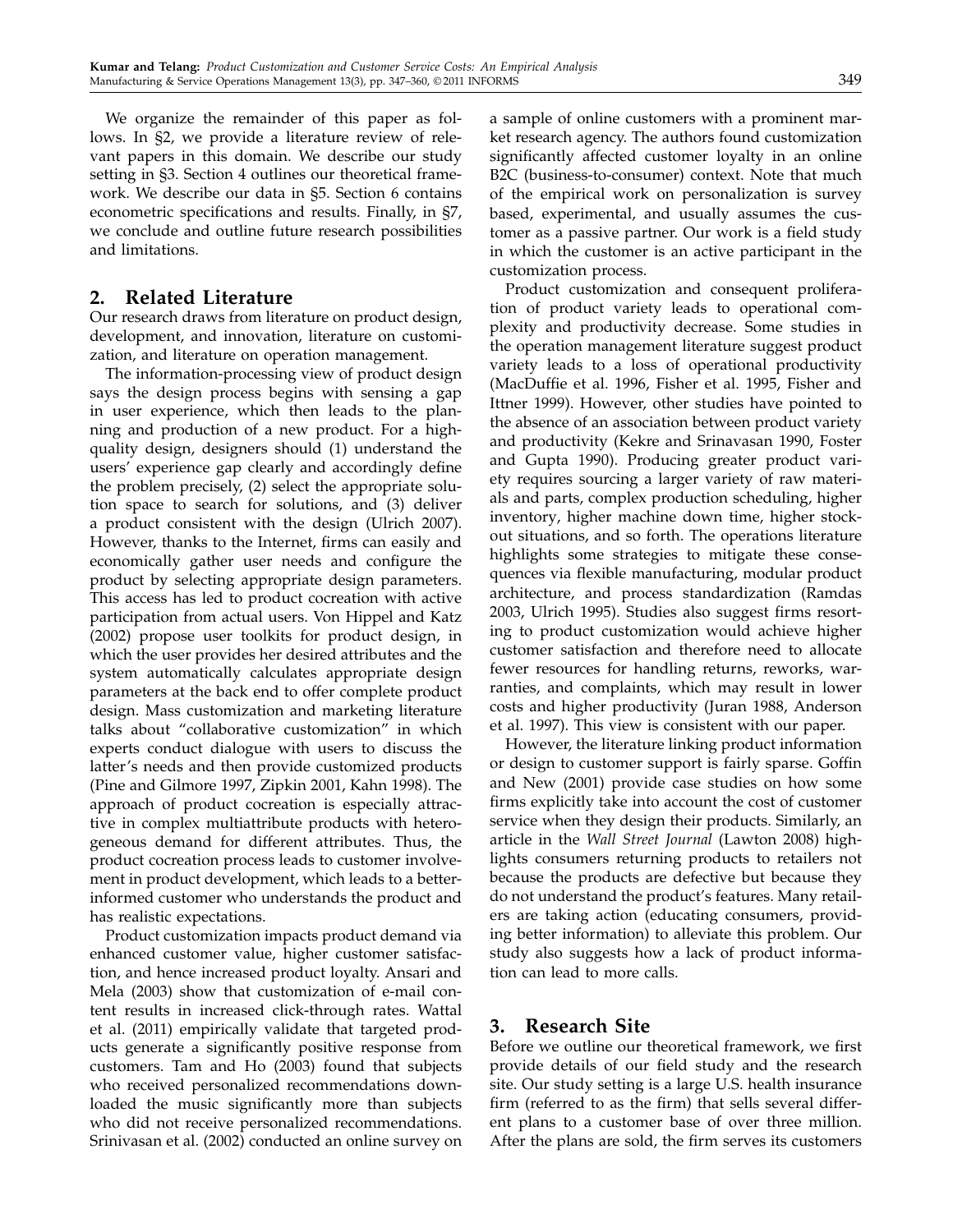through its operational unit. The operational unit performs three broad activities:

1. Initial set up and routine periodic activities coding customers and plan details in the computer system, maintaining customer accounts, and issuing regular invoices.

2. Call-center services—resolving customers' queries through telephones calls.

3. Claims processing—automatic processing of claims through computer systems. Only claims the computer system suspended or wrongly processed are processed/adjusted manually.

Activities 1 and 3 are predominantly automated by extensive information systems set up in the firm. Activity 2 requires a customer service representative (CSR) to resolve customers' queries over the telephone, and it accounts for more than 70% of the total operational cost, which was \$47 million in 2007. The firm received over three million calls in 2007.

The firm sells health insurance plans to different organizations (referred to as clients) through designated client administrators in those organizations. Normally, members in the client organization, either through their union or through other bodies, apprise the administrator of their specific needs. The administrator accordingly selects appropriate plans and negotiates prices with the firm. Within a client organization, members of similar status (e.g., executives, staff) who purchase the same plan are organized as a group. Therefore, for insurance purposes, members within a client are organized under several groups. For example, one of the firm's clients had 98 groups.

A typical health insurance plan is a bundle of descriptive coverage with quantitative specifications. Descriptive coverage includes broad medical provisions, pharmacies, drugs, a network of providers, and the explicit exclusion in each of these categories. Quantitative specifications include the extent of coverage in terms of coinsurance rates, co-pays, deductibles, and out-of-pocket limits. We highlight these details via the structure of a representative plan in Appendix A (available in the electronic companion). Typical health plans are comprehensive and complicated. For example, a plan benefit booklet is 60 to 70 pages. Over the years, the firm has created hundreds of different plans. Servicing such a large number of different complex plans is difficult for the firm. To overcome this problem, the firm has developed modular standard plan coverage components that can be combined to generate a variety of existing health plans. Such plans are termed standard plans. Sometimes, however, the firm makes deviations from these standard coverage components to accommodate the specific needs of a group of customers they want to attract or retain. The firm terms such plans the *nonstandard* plans. These plans, the

result of a group of customers requesting specific changes to a standard plan, are essentially customized plans. For example, a consortium of school teachers negotiated to incorporate sterilization reversal procedures in its nonstandard health plan. We will use nonstandard and customized plan interchangeably. We provide more details on plans and their customization process in §4.2.

The firm's management believed the nonstandard plans were operationally more costly, as these not only require additional upfront coding costs but also result in more calls and a higher claims suspension rate. The management therefore decided to start a new service operation environment (hereafter referred to as the new environment) in which it offered only standard plans. In the new environment, the firm streamlined business processes at the call center, cross trained CSRs, and put them all on one floor to achieve operational efficiencies. It also offloaded initial set-up work to the client organizations. Although the new environment helped resolve customer queries more efficiently at the firm's end, it did not affect the reasons for calls at the customer's end. To encourage clients to move to the new environment, the firm initially offered a 2% premium reduction as an incentive. The firm management introduced the new environment in July 2005 with the aim of migrating the entire customer base within three to four years. Initially the firm had been successful in persuading its clients to shift from their earlier nonstandard plans at the old environment to standard plans at the new environment. However, over time, the firm had to introduce nonstandard plans at the new environment to accommodate specific needs of customer groups under different clients.

# 4. Theoretical Framework and Hypothesis

In the present research setting, we examine whether any significant difference exists in operational costs in administering nonstandard (customized) plans versus the standard plans. We identify key operational cost drivers in the three operational activities as below:

• Initial set-up-One-time coding cost for a new plan in the computer systems.

• Call center activity—Call volumes received for each plan category and the average call-handling time for CSR response to such queries.

• Claims-processing activity—Claims suspension (auto-adjudication failure) rate and the claims adjustment rate for each plan category. If the computerized claims auto-adjudication process fails to clear the claims, additional time and cost of manual claims adjudication/adjustment is required.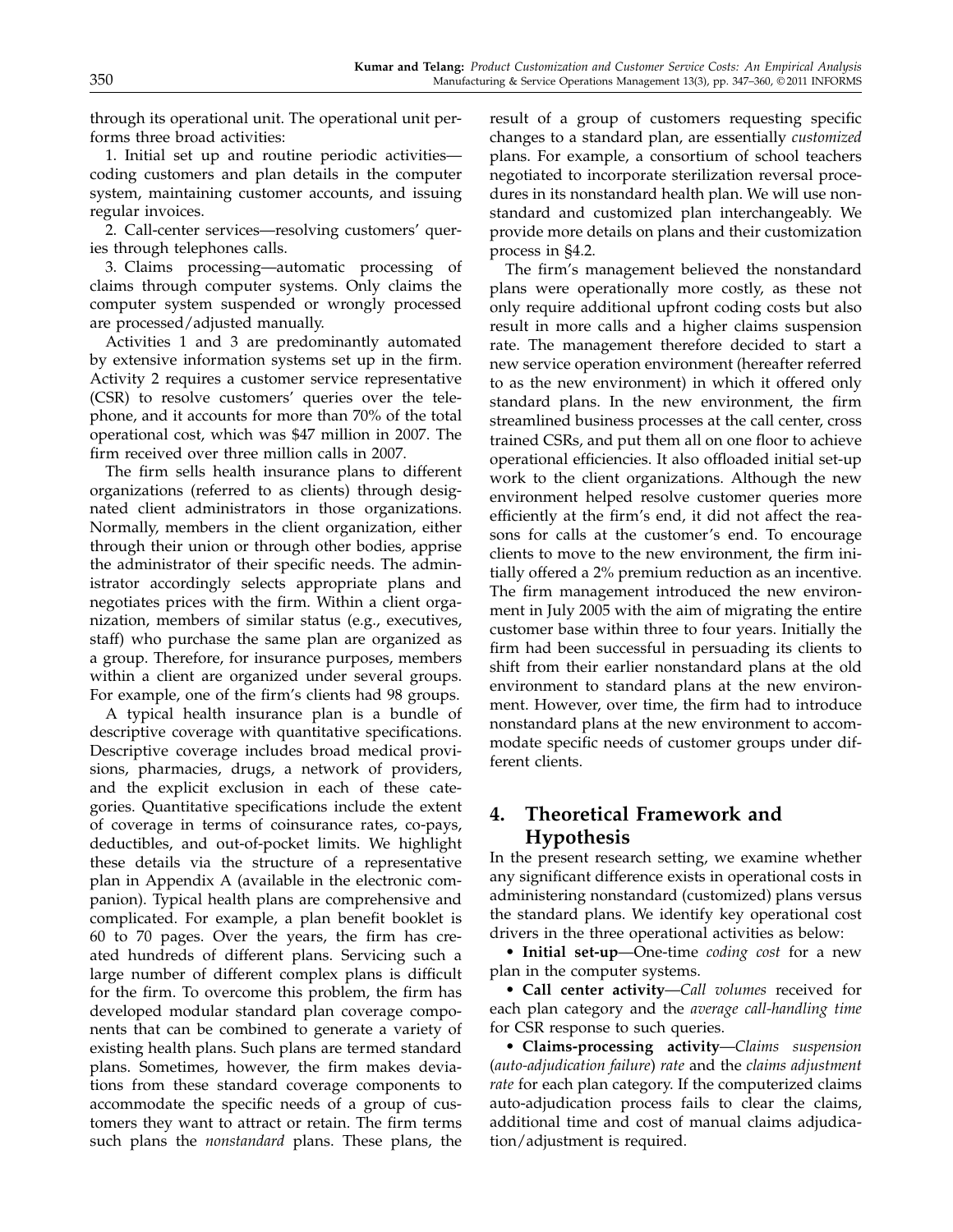The initial coding cost for a new plan is fixed; it is incurred once and is relatively straightforward to estimate. In this paper, we focus on how plan customization affects call volume and the claims adjudication rate. We had detail conversations with the CSRs regarding call handling times. CSRs respond to customer queries based on the related information the firm's computer systems provides. As this system is the same for both the standard and customized plans, the CSRs felt the time they spend on a call from a customer on a standard plan and the time they spend on a call from a customer on a customized plan are the same. Although we do not have exact data on the average call handling time to test this.

The plan benefits and claims processing logic are coded in the firm's computer system. Claims processing operation on the computer system requires collation of such coded claims information with the coded admissible plan benefits information. Therefore, the claim adjudication rate at the computer system depends on how correctly information is coded on it. Because the nonstandard plans require adding new code for the plan benefits and the claims processing logic, the firm management expected higher likelihood of claims suspension for nonstandard plans than the already-developed standard plans.

The key focus of this paper is customer call volume. Customers contact the firm's call center for a variety of reasons, for example, for product benefits/coverage information, claims rejection questions, and inaccurate invoice or ID card issues. For the analysis in this paper, we only include product-related calls. These include inquiries regarding coverage of medical procedures, facilities, providers, pharmacies, or drugs. The firm categorizes the calls according to their reasons, resulting in a total of 164 reason codes. The CSRs allocate these codes to each received call. Forty-eight percent of the total calls belong to product-coverage inquiries.

### 4.1. Call Generation Process

We held extensive discussions with the CSRs, operational managers at the call center, and several client administrators to understand what triggers productrelated calls from customers (one of the authors spent three months with the firm to facilitate these discussions). We also randomly listened to more than 100 live calls and found that most of the productcoverage ones were "My doctor has prescribed — —— and I was told that my plan does not cover it/Is it covered under my plan?" "I thought my plan allowed for ——— specialist visits but I was told otherwise/How many specialist visits do I have in my plan?" "What are my co-pays for out of network ——— treatment?" "What is my generic drug coinsurance rates/co-pays?" These calls usually come in

when (1) health events force customers to visit their doctor or a medical facility; and (2) after receipt of claims, customers are unclear about their liability or the coverage provided by their plans. If their plans adequately cover their medical needs, customers usually do not call. When their plans do not adequately meet their medical needs, customers' understanding of relevant plan coverage plays an important role. If the customer is clear about her plan coverage, she has little reason to call and inquire about it. In contrast, if the customer is uncertain about her plan coverage, she may contact the call center for clarification. The plan's failure to provide the desired coverage can be attributed to the lack of fit between the plan coverage and the customer's medical needs. Customers' uncertainties about their relevant plan coverage can be attributed to their *lack of familiarity* with their plan coverage.

Prior research has documented both lack of fit and familiarity with the health insurance coverage. Marquis (1981) and Garnick et al. (1993) document that many families are uninformed about their coverage, and the authors argue that educating consumers regarding their coverage is essential for creating effective plans. Isaacs (1996) notes from a national survey that many users are poorly informed about the range of services their health plans offer (or exclude). He also points out that more than one-third of the consumers would like more information and education regarding their plans and choices.

Researchers have shown how lack of knowledge regarding health coverage leads to users choosing inefficient health plans and hence to significant welfare loss (Parente et al. 2005). Harris-Kojetin and Lubalin (1999) provide a review of how lack of information, complexity of a health plan, and hence bounded rationality on the part of consumers can lead to suboptimal choices. Hanoch and Rice (2006) highlight how complex information needs and too many choices force the elderly to make suboptimal choices in the supplemental Medicare plans, thereby leading to significant welfare loss. These inefficiencies have prompted the government to actively use technology in the form of decision support systems to help patients make the right choices for their Medicare plans (Gruber and Abaluck 2009). Parente and Van Horn (2006) estimate the impact of information on consumer choices and document that better information leads to significant cost savings for society. They suggest Medicare should spend \$3 per year per beneficiary on consumer education. Prior research also highlights the role of information systems. Sainfort and Booske (1996) provide results of an experiment in which a computer system aids users in making health-care plan choices.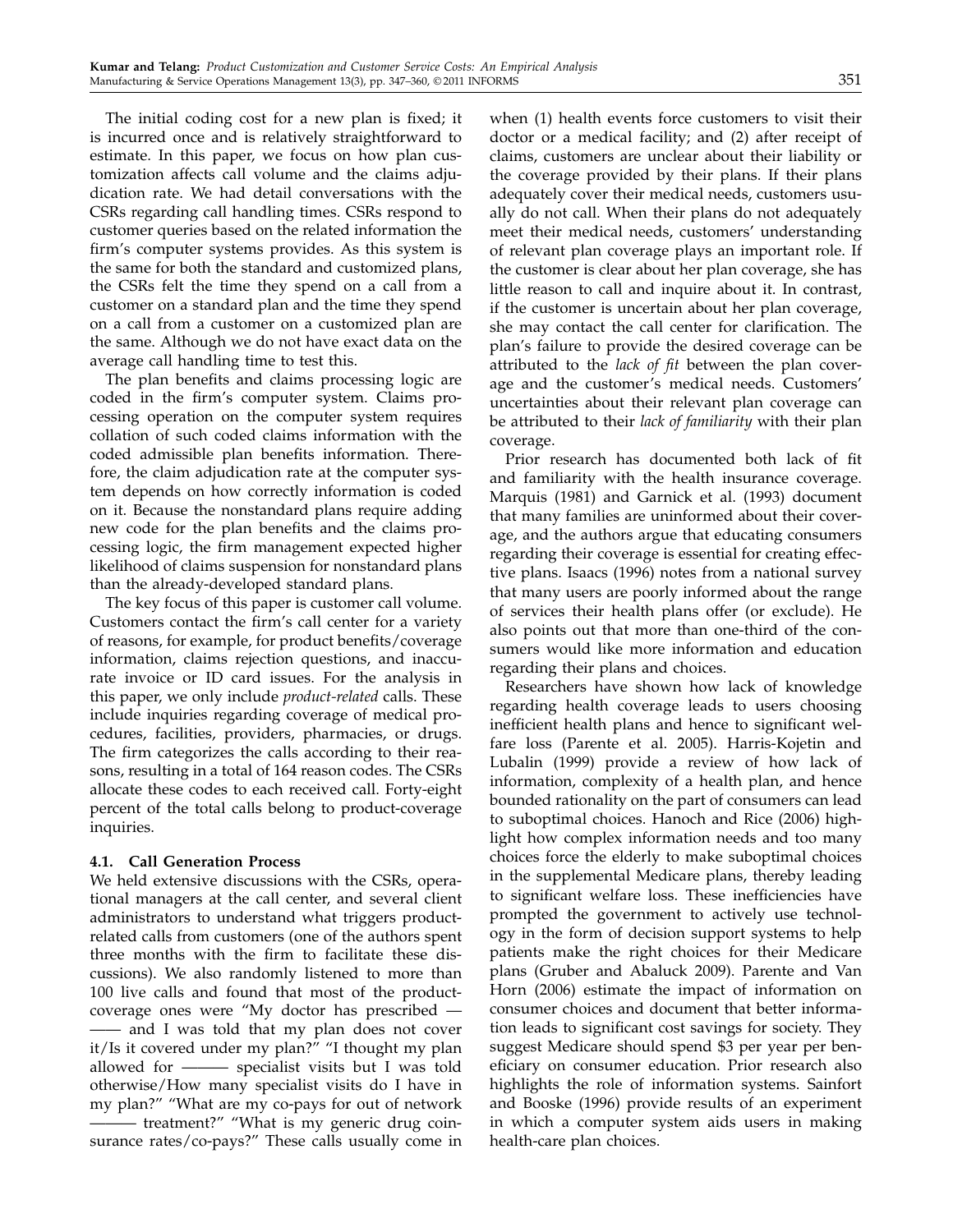In summary, a significant body of research highlights how lack of information and awareness leads to suboptimal choices and a poor fit between customers' needs and their selected plans. Firms also recognize the need to provide better information to consumers. Many insurance firms are actively using the Internet to provide detailed information to end users so they have a better understanding of their coverage and can therefore make more informed decisions. Thus lack of fit and familiarity are widely documented constructs in health-care plan choices. From our earlier discussion, we also see consumers are more likely to call when a medical need arises and they are either unclear regarding their plan coverage and/or the plan does not cover their medical needs.

#### 4.2. Product Customization

Before we discuss how customization would impact a consumer's decision to place a phone call, we provide details on the insurance selection process at the firm.

4.2.1. Insurance Choice. To gain insight into the process of insurance plan sales and specifically the process of customized plan creation, we interviewed several of the firm's sales and operational managers as well as several client administrators. The firm's sales managers offer a set of standard plans at tentative prices to the administrator of the client organization. Normally the client administrator negotiates the price and by and large accepts the standard plans or accepts them with minor changes that still fit the standard plan coverage components. However, when the standard plans do not provide adequate coverage for certain common medical needs of a group of employees (customer groups), such groups push the client administrator for inclusion of those needs. This push results in a prolonged negotiation between the firm's sales managers and the group members through their client administrator. The client administrator and group members discuss internally the proposed plan prototype reached at each step of negotiation. The firm's sales manager in turn consults with the operations and product development managers to discuss the feasibility of such plans. After several such iterations, the parties reach an agreement on the plan's final configuration, which often requires the firm to deviate from the standard plan coverage components. As we mentioned, such negotiated products are nonstandard plans. Some examples of such nonstandard plans are (1) an automobile service agency that modified its health plan to include more robust preventive vision care for its mechanics and (2) a graduate student association that received additional mental health and substance abuse procedures in its health plan. Note that including these broad features in the plan would result in changes in several related plan attributes such as co-pays, deductibles,

preadmission review requirements, the admissibility of special care units, day limits for inpatient facilities, and a maximum number of specialist visits. We highlight these plan attributes in a electronic representative health plan in Appendix A (available in the electronic companion). Therefore, inclusion of these broad procedures essentially means negotiating a number of plan attributes and reaching a final plan configuration.

This process of nonstandard (customized) plan creation in our setting has a flavor of collaborative customization (Pine and Gilmore 1997) and collaborative prototyping (Terwiesch and Loch 2004, Terwiesch et al. 2007) in which the firm goes over several iterations of product prototypes to help customer groups clearly articulate their needs. Kahn (1998) suggests the personalized/user-designed/cocreated products should match users' needs better and should thus lead to higher satisfaction, higher customer loyalty, and fewer occasions of required reworks, returns, and warranty costs. Anderson et al. (1997) also show that customization leads to higher customer satisfaction. Christianson et al. (2004) study the impact of consumer-driven health plans on expenses and utilization rates and find CDHPs lead to lower expenditure and better utilization. Although CDHPs are not necessarily customized plans, they do require significant participation and active management on the part of their users.

Based on the discussion so far, we can intuitively describe customers' call-generation process. The probability of calling depends on how well the plan fits the medical needs (particularly relevant medical needs) and how well the customer knows her coverage (or plan attributes). In our setting, the customization process involves a group of customers modifying the health insurance plan to suit their salient medical needs through a multistep negotiation process that involves significant interaction between the firm and the customer group. Negotiation improves the fit by adding, modifying, or deleting certain plan attributes. This process is also likely to increase plan familiarity. Moreover, customization usually occurs for plan attributes (features or services) that are highly relevant to the customers' medical needs. Therefore, the customization process results in increased fit and familiarity. This framework provides us with a testable hypothesis:

HYPOTHESIS 1. Customers migrating from a standard product to a customized product reduce their productcoverage-related calls.

# 5. Data and Methodology

To test our hypothesis, we take advantage of a quasinatural experiment that occurred in the firm. As we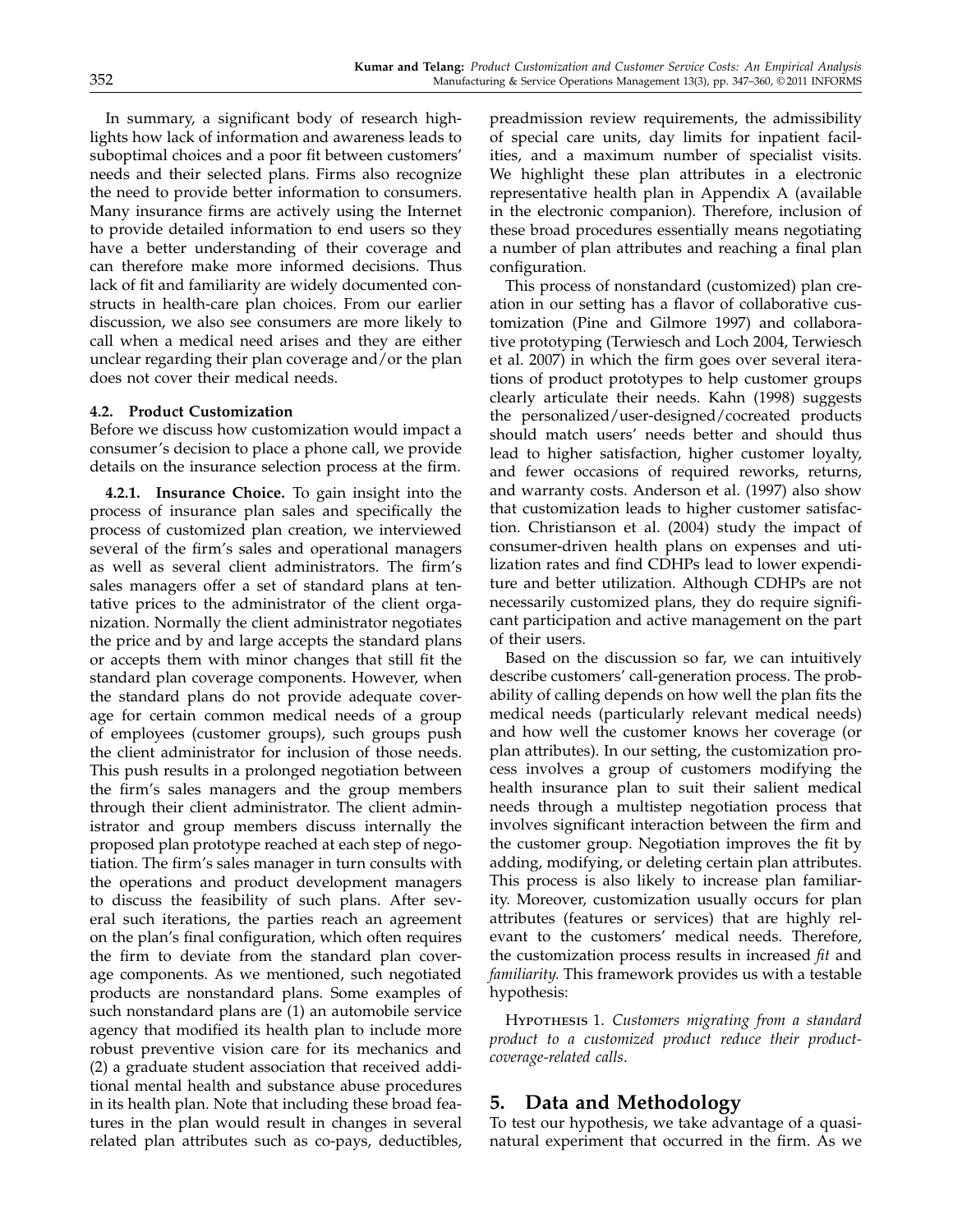mentioned earlier, the firm started a new environment in July 2005 for providing efficient customer support. In the trial phase, the firm offered incentives to a few select client organizations to move them to the new environment. After about six months, the firm had moved several clients, accounting for more than 250,000 individual customers. By July 2006, the new environment was stabilized and all clients (not only a select few) were encouraged to migrate to the new environment. Although the goal of the new environment was to promote standardization of plans, the firm was allowing clients to move to the new environment even if they were opting into some nonstandard plans. Thus the July 2006 time frame was appropriate for our study. We could find a large number of clients switching to the new environment along with their plans.

Our goal is to examine how a customer's migration from a standard plan to a customized plan affects her calling behavior. We collect data at the customer group level. As noted earlier, a group is a collection of similar individuals within a client organization that sign up for the same plan. Because our data are such that a change in plan is also associated with change in environment, we need a control group to weed out the changes in call rates due to a change in environment. For example, the firm recoded many marginal call categories into the related major call categories in the new environment to reduce the total number of call categories. Accordingly, the firm recoded many marginal call categories as product-related calls. This recoding led to a general increase in product-related calls in the new environment. Customer groups that did not change their plans after July 2006 but migrated to the new environment provide us with the control group to weed out the effect of such recoding and thus identify the net impact of plan customization.

The argument for our hypothesis rests on the fact that the customization process improves fit and familiarity. Because our data are at the group level, we highlight below salient features of the customization process that explains why fit and familiarity play important roles.

1. The customized plan is created only if a specific group within a client organization has requested it. In our data, the customized plan is offered only to this specific client and not to other clients. So we know the plan was created for a specific group.

2. Virtually all members of the group switch from a standard plan to the customized plan in our sample. Put another way, the firm does not offer a customized plan to its employees and different employees then randomly opt into it. In our data, the whole group within the client organization migrates to the customized plan. Although we cannot rule out the possibility that a few employees randomly might have chosen this plan, we know the same core block of employees have switched from a standard plan to the customized plan.

3. Although not all members in the group may have played an active role in creating the customized plan, the process of customization should ensure that any group member who is migrating into the new customized plan is more familiar with the new plan.

#### 5.1. Sample

We identified four major categories of plan migrations to the new environment: (1) standard  $\rightarrow$  nonstandard or customized; (2) nonstandard or customized  $\rightarrow$ standard; (3) one type of standard  $\rightarrow$  another type of standard; and (4) customers who did not change their plans. We randomly selected a sample of 2,000 customer groups migrating from the old to new environment in 2006. Because we wish to compare the post-July 2006 calls for these groups on one plan with their pre-July 2006 calls on another plan, we needed these groups to stick to a plan for the entire pre-July 2006 year and post-July 2006 year. However, not all groups stayed on the same plan for the entire year before or after July 2006. We also want the same customers to remain in these groups in the two periods so we can test the effect of customization (and thus fit and familiarity) on these customers' calls in the new environment. Therefore, we only selected those groups from our sample whose membership count did not change by more than 5% after the plan migration. After applying these screening rules, we determined our final sample of groups in each category of plan migrations was as follows:

• Standard-to-customized migration—170 customer groups who migrated from a standard plan in the old environment to a customized plan in the new environment.

• Standard-to-standard migration—66 customer groups who remained on the same standard plan after migration from the old to the new environment.

• One-standard-to-another-standard migration—34 customer groups who migrated from one type of standard plan in the old environment to another in the new environment.

• Customized-to-standard migration—35 customer groups who migrated from a customized plan in the old environment to a standard plan in the new environment.

Note that the standard-to-customized category in our final sample has more groups than the other categories. This higher number is because although the firm allowed migration to the standard plan all year (not just in July), it usually allowed migration to the customized plan only at the beginning of contract year, namely, July. We also had 11 groups that moved from the old to new environment on a customized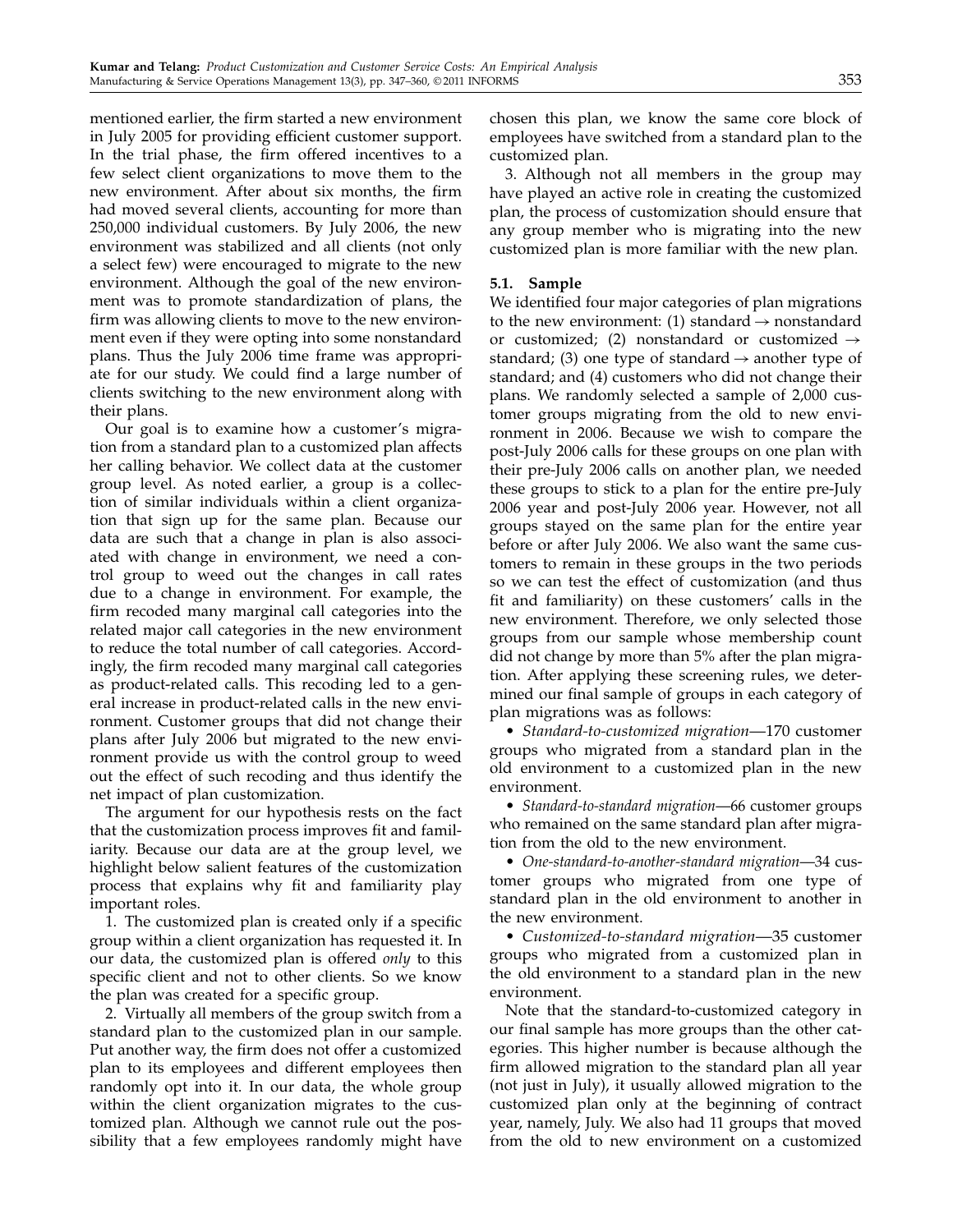| Migration category               | Environment | No. of<br>groups | Mean<br>group size | Std. dev.          | Min    | Max        |
|----------------------------------|-------------|------------------|--------------------|--------------------|--------|------------|
| Standard-Customized              | 0ld<br>New  | 170<br>170       | 25.391<br>24.898   | 30 194<br>31.912   | 1      | 216<br>234 |
| Standard-Standard                | 0ld<br>New  | 66<br>66         | 49 173<br>50.413   | 71 386<br>72 457   | 1<br>1 | 375<br>367 |
| One standard-Another<br>standard | 0ld<br>New  | 34<br>34         | 55.402<br>54 272   | 75 194<br>72 632   | 1<br>1 | 386<br>375 |
| Customized-Standard              | 0ld<br>New  | 35<br>35         | 76.951<br>84.473   | 113.363<br>128.035 | 1      | 518<br>548 |

#### Table 1 Category Member Counts for Groups

plan. Given the small size of that sample, we did not analyze this migration.

We provide summary statistics for group sizes in Table 1. Group sizes are somewhat different. However, because we normalize the calls by group size, econometrically it should not be a concern. Similarly, we do not have demographic data for the groups. However, because we mostly estimate a fixed-effect difference-in-difference model, lack of demographic information is not an important limitation.

We collected weekly call data for each customer group in our sample from the automatic call distributor (ACD) of the call center. We focus on productrelated calls in the present analysis. As noted earlier, the firm recoded many marginal call categories into product-related calls in the new environment. These marginal call categories concerned calls related to either a specific plan attribute or plan attributes in a specific situation. Appendix B (available in the electronic companion) contains the description of a few such calls. Through discussion with the call-center managers, we find that such calls are equally likely from the standard and customized plans. Therefore, we expect the number of product-related calls to increase in general for all categories in the new environment due to recoding. In Appendix C (available in the electronic companion), we run a regression to provide more rigorous evidence of an increase in product-related calls in the new environment. Table 2 presents the summary statistic for the number of annual calls for each category of groups. Despite a

Table 2 Mean Number of Calls and Claims

general increase in the number of product-related calls with the change in environment (due to recoding of product-related calls), we see a marginal reduction in the mean product-related calls per member in standard-to-customized groups.

The number of calls is also affected by the medical events a customer encounters. We capture customers' medical issues in our data by the number of claims filed for them. Normally, a medical facility (hospitals, doctors, etc.) that provides treatment to customers file claims on their behalf. We collect the number of claims filed for each category of groups in the old and new environments. Table 2 also presents the summary statistics for the same. Note from the last column of Table 2 that the calls per claim also marginally reduce for the standard-to-customized groups only. This data suggests that even after accounting for the customers' health events, these groups make fewer calls after migration to customized plans. We test this result with more rigorous regression specifications in the following sections.

# 6. Empirical Model and Results

Our goal is to identify how a change in plan choice affects call volume. However, in our case, a change in plan is also associated with a change in environment. We need to weed out the effect of customer group–related heterogeneity, environment-related heterogeneity, and any effects of time trends or seasonality on call volumes. Given the rich data set, we can estimate the effect of plan customization on call volume in various ways. We now explore these alternatives in detail to provide consistent and robust estimates.

#### 6.1. Econometric Specification

We use difference-in-difference design (see Figure 1) to difference out the effects of environment and time. We have a treatment group, a category of customer groups changing their plans from standard to customized after a change in environment, and a control group, a category of customer groups with the same standard plan after a change in environment. In Appendix D (available in the electronic companion),

|                               | Env. | Mean<br>group size | No. of calls per year |           | Calls per year | No. of claims per year |           | Claims per year | Calls     |
|-------------------------------|------|--------------------|-----------------------|-----------|----------------|------------------------|-----------|-----------------|-----------|
| Migration category            |      |                    | Mean                  | Std. dev. | per customer   | Mean                   | Std. dev. | per customer    | per claim |
| Standard-Customized           | 0ld  | 25.390             | 8.399                 | 12.606    | 0.331          | 266.590                | 304.972   | 10.500          | 0.032     |
|                               | New  | 24.898             | 8.220                 | 13.034    | 0.330          | 265.728                | 332.912   | 10.676          | 0.031     |
| Standard-Standard             | 0ld  | 49.173             | 14.501                | 21.542    | 0.295          | 489.809                | 695.036   | 9.961           | 0.030     |
|                               | New  | 50.413             | 17.273                | 23.976    | 0.343          | 553.150                | 763.494   | 10.972          | 0.031     |
| One standard-Another standard | Old  | 55.402             | 15.412                | 18.012    | 0.278          | 575.913                | 741.523   | 10.395          | 0.027     |
|                               | New  | 54.272             | 19.655                | 21.915    | 0.362          | 594.265                | 773.616   | 10.950          | 0.033     |
| Customized-Standard           | 0ld  | 76.951             | 19.154                | 20.007    | 0.249          | 694.033                | 913.793   | 9.019           | 0.028     |
|                               | New  | 84.473             | 26.547                | 27.973    | 0.314          | 829.866                | 1.084.972 | 9.824           | 0.032     |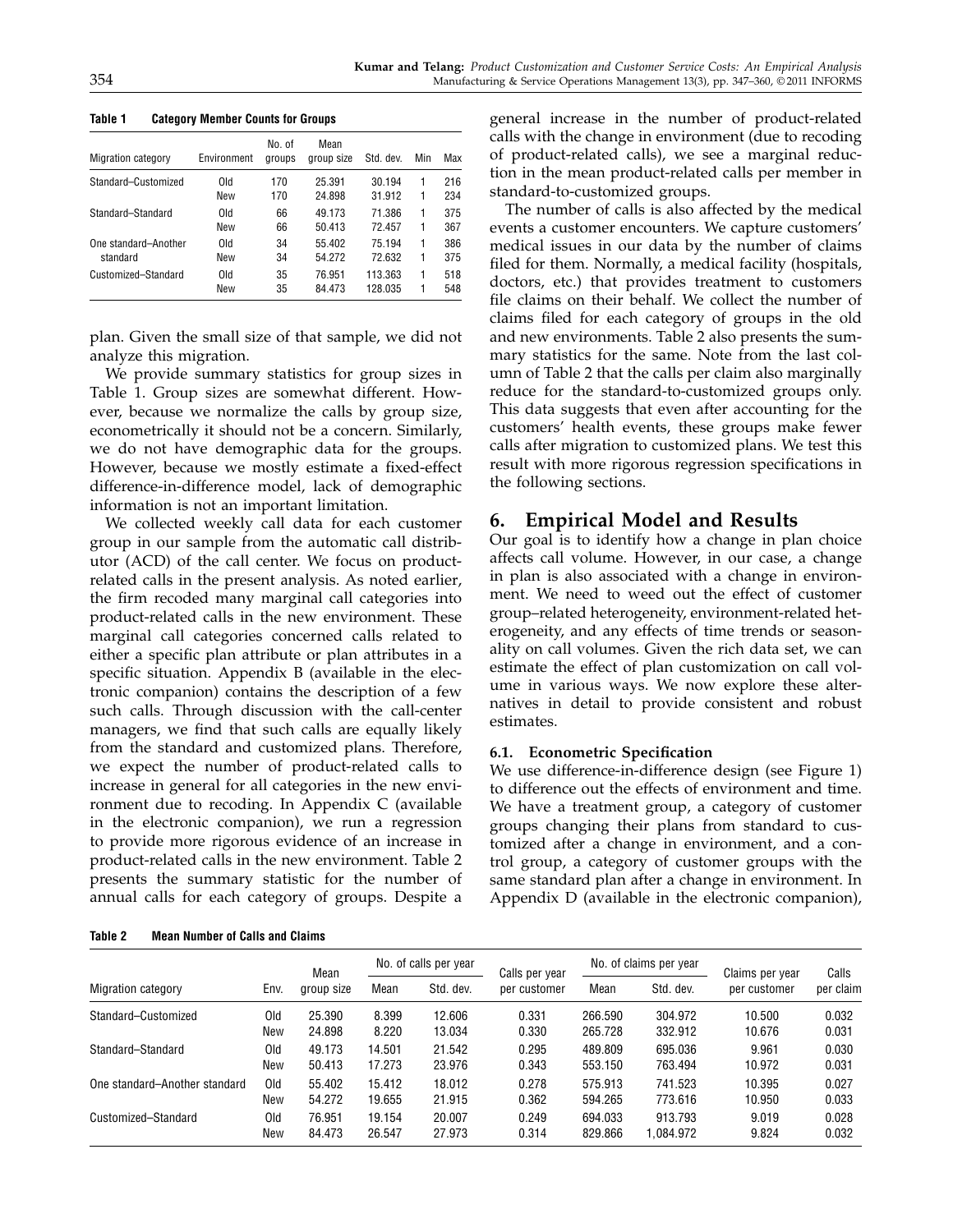#### Figure 1 Difference-in-Difference Design

|                 | Old<br>environment (pre) | New<br>environment (post) |                                                          |
|-----------------|--------------------------|---------------------------|----------------------------------------------------------|
| Treatment group | Calls (standard)         | Calls (customized)        | Product effect +Time effect<br><b>Environment effect</b> |
| Control group   | Calls (standard)         | Calls (standard)          | Environment effect $+$<br>Time effect                    |

we show how we can further eliminate the time effect by running difference-in-difference estimations. The results, shown in Table D1 in Appendix D, remain unchanged.

In particular, we employ this difference-in-difference design to estimate a pooled regression model:

$$
Cvol_{it} = \beta_0 + \beta_1 TG_i + \beta_2 Post_t + \beta_3 TG_i * Post_t
$$
  
+ 
$$
\beta_4 Clains_{it} + \beta_5 Grsize_{it} + \varepsilon_{it},
$$
 (1)

where  $i$  indexes group and  $t$  indexes period (two periods are used here, before and after July 2006);  $Cvol_{it}$  is the average monthly product-related calls by group i in period  $t$ ;  $TG_i$  equals 1 for the treatment group and  $0$  for the control group;  $Post_t$  is the dummy for the new environment or post-period (0 before July 2006 and 1 after); Claims<sub>it</sub> is the number of claims group i filed at time t; and  $Grsize_{it}$  is the size of group i at time t. The estimate of interest is  $\beta_3$ , which captures the net effect of a plan change on product-related calls.

Notice that in the previous model, we pool all data without worrying about group-level heterogeneity. We next estimate a fixed-effect model with grouplevel call data. Customers in a group may have some unobserved similarities that are likely to remain constant over the period of study. A fixed-effect model would account for these group-level unobserved effects. The fixed-effect model would also be appropriate if only a few groups are driving the results in the pooled regression model (1).

Thus, we use a difference-in-difference design with group fixed effects to estimate a fixed-effect regression model:

$$
Cvol_{it} = \alpha_i + \beta_1 TG_i + \beta_2 Post_t + \beta_3 TG_i * Post_t
$$
  
+ 
$$
\beta_4 Claims_{it} + \beta_5 Grsize_{it} + \varepsilon_{it},
$$
 (2)

where  $\alpha_i$  is the group fixed effects for group  $i$ . The remaining variables are the same as in the pooled regression model (1) and thus omitted for brevity. Again,  $\beta_3$ , the coefficient of interaction term  $TG * Post$ , is of interest, which highlights the net effect of plan change on product-related calls in this model.

Note that in the pooled regression model (1) and the fixed-effect regression model (2), we aggregate the calls over the entire year. Aggregating call volumes for the entire contract year helps avoid the serial correlation problem in the idiosyncratic error term over the 24 months of the study period (Bertrand et al. 2004). However, in this process, we lose the variations in call volumes over time for each group. We also cannot include time trend on aggregated data. So we now disaggregate call volumes by using monthly call volumes for each group. Our dependent variable is the monthly product-related calls per group. Besides fixed effects, we also include time dummies for each month to control for time effects. We estimate a fixedeffect regression model with time dummies:

$$
Cvol_{it} = \alpha_i + \beta_1 TG_i + \beta_2 Post_i + \beta_3 TG_i * Post_i + \beta_4 Cl aims_{it}
$$

$$
+ \beta_5 Grsize_{it} + \Sigma_{t=1,\dots,24} \beta_{5+t} T + \varepsilon_{it}, \tag{3}
$$

where t indexes months  $(t = 1, 2, \ldots, 24)$ , where  $t = 1$ is July 2005, and  $t = 24$  is June 2007. Thus, we include 24 monthly time dummies  $(T)$ . These time dummies should capture any seasonality in the call volumes. Instead of including time dummies, one can potentially also include a continuous time variable that captures the time trend. For example, the calling trend for the treatment group may already be declining before the treatment. We tested this alternative specification and received the same results.

Before we estimate this model, to confirm the selection issues are not driving our results and that the change to customized plans is really the driver for the increase in phone calls, we estimate the fixedeffect regression model (2) on only pre-July 2006 (old environment) data. We split these data into two periods: the first six months (July 2005 to December 2005) and the last six months (January 2006 to June 2006). Note that both categories of groups (standard-tocustomized and standard-to-standard) had the standard plan in this period. Therefore, if treatment and control groups are similar in the old environment then we should not expect a significant estimate on  $\beta_3$ . We present these results in Appendix E (available in the electronic companion). The results in Table E1 confirm that indeed  $\beta_3$  is insignificant (both economically and statistically). This finding indicates no statistically significant difference between the calling behavior of the standard-to-customized group and the standardto-standard group in the old environment.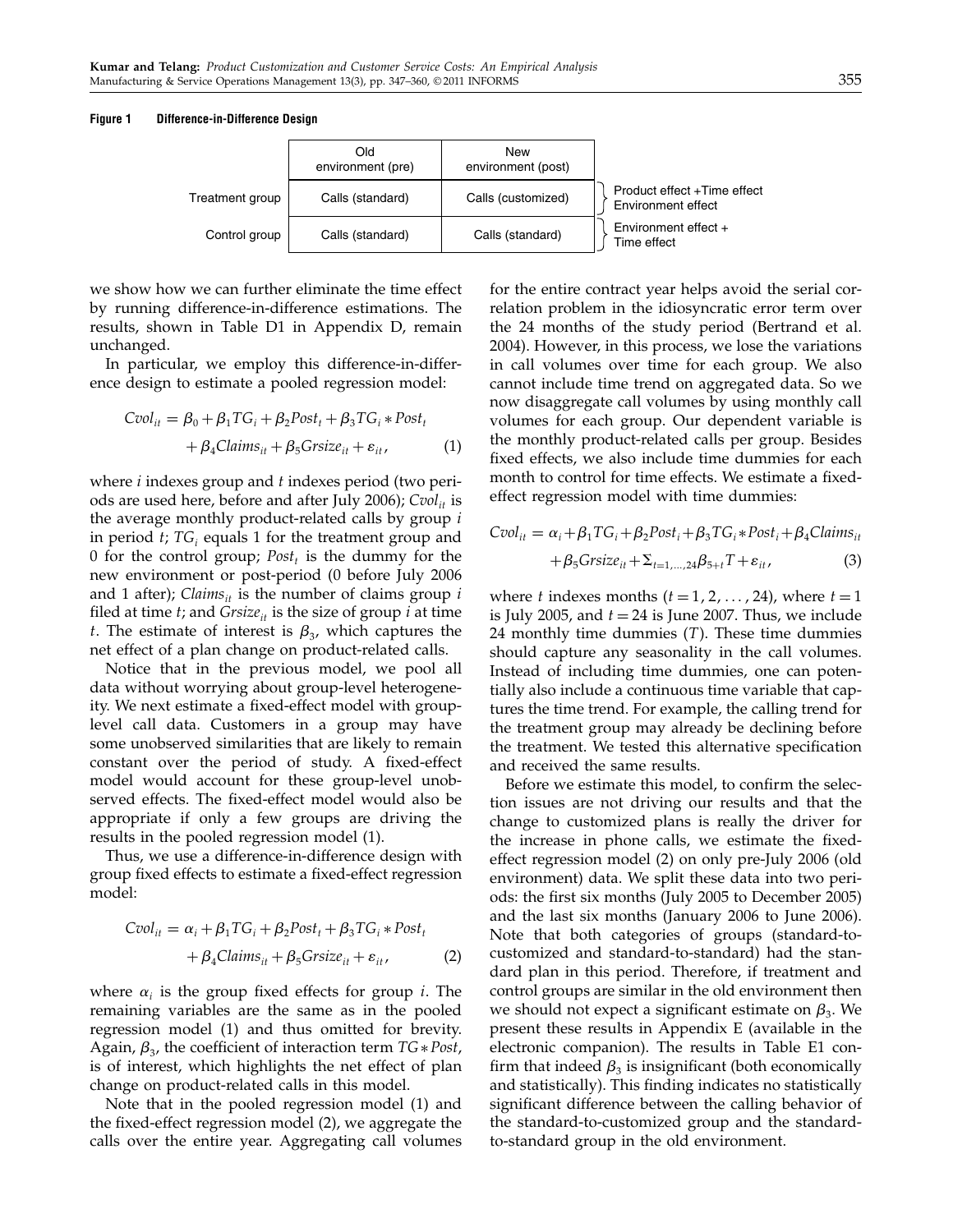| Dependant<br>variable: Call<br>volume | Pooled<br>regression<br>model (1) | Fixed-effect<br>regression<br>model(2) | Fixed-effect<br>regression model with<br>time dummies (3) |
|---------------------------------------|-----------------------------------|----------------------------------------|-----------------------------------------------------------|
| Treatment (TG)                        | $-0.035$<br>(0.087)               | Dropped                                | Dropped                                                   |
| Post                                  | $0.202*$<br>(0.094)               | $0.207*$ (0.091)                       | $0.193*$ (0.086)                                          |
| $TG * Post$                           | (0.101)<br>$-0.204*$              | $-0.212$ * (0.092)                     | $-0.201$ * (0.092)                                        |
| Group size                            | $0.023**$<br>(0.003)              | $0.017*(0.007)$                        | $0.012**$ (0.004)                                         |
| Claims                                | 0.003<br>(0.003)                  | $0.012^{\wedge} (0.006)$               | $0.004*$ (0.002)                                          |
| Constant                              | (0.065)<br>0.071                  | $0.092$ $(0.182)$                      | $0.327**$ (0.112)                                         |
| Time dummies                          | Not applied                       | Not applied                            | Applied                                                   |
| N                                     | 472                               | 2 observations<br>each for 236 groups  | 24 observations<br>each for 236 groups                    |
| $R^2$                                 | 0.696                             | 0.663                                  | 0.436                                                     |

Table 3 Estimation Results

Note. Standard errors are in parentheses.

∗∗ , ∗ , <sup>∧</sup> denote statistically significant at the 1%, 5%, and 10% levels (two-sided test), respectively.

#### 6.2. Results

6.2.1. Results on Calls. Table 3 presents the results of all three regression models. In all specifications, the standard-to-customized groups are the treatment group and the standard-to-standard groups are the control group. We cluster corrected standard errors to account for the fact that some groups in our sample belong to the same client. (In our sample, 170 treatment groups belonged to 106 different clients and 66 control groups belonged to 28 different clients.) We also checked that the residuals from our fixed-effect regression model (2) are approximately normally distributed and thus the standard errors of our coefficient estimates are unbiased. We also used log form and higher polynomial form of variable group size and claims to account for their possible nonlinear relationship with calls and found similar results. Because our dependant variable in the fixedeffect regression model with time dummies (3) is count data (monthly calls), we also tested our results with a Poisson model and a negative binomial model. The results are similar.

First notice the Post dummy is positive and significant in all models. This finding is consistent with our raw data that higher numbers of product-related calls are being observed (mostly due to the way the firm recoded this category) in the post-migration period.

As expected, the estimate on group size is positive. An increase of 100 group members leads to approximately two more calls. The estimate on claims indicates an increase in one call for an increase in 100 claims for the group. A higher number of claims signals more medical needs of a group and thus leads to a higher number of product-related calls. This finding is consistent with our theory model. A key estimate of interest, the interaction term  $\beta_3$  that captures the net effect of plan customization on product-related calls, is negative and significant in all three models. This estimate indicates that controlling for other factors that affect calls; customers migrating from standard to customized plans make 0.212 fewer calls. When applied over the average 0.96 calls per month in the old environment, this estimate translates into a 21% reduction in calls—an economically significant reduction in product-related calls. These estimates are consistent across three models and thus robust to the aggregation problem and any group-level unobserved effects. Thus we find support for our hypothesis.

A 21% decline in calls is a significant reduction for a call center. In fact, call centers invest heavily in interactive voice response systems (IVRs) and automatic call distributor systems (ACD) to reduce incoming calls to CSRs. The firm in our setting had a customer base of about three million members and received about one and a half million product-related calls from April 2006 to March 2007. Even if 20% of the members selected customized plans, this number translates to about 60,000 fewer product-related calls per year. The call duration with call wrap-up time for a typical call in the firm is about 15 minutes (average call duration of  $10.43 + 40\%$  call wrap-up time = total call handle time of approx 15 minutes). With six productive hours a day, a CSR can handle 24–25 calls per day. Assuming five days a week and 48 weeks of work per year, a CSR can handle about 6,000 calls per year. A decrease of 60,000 calls per year suggests the possibility of a reduction of ten CSRs. A fully loaded CSR costs the firm about \$60,000 per year. Therefore, our data suggest an operational cost savings of about \$600,000 per year. (This finding is consistent with industry numbers on costs per call averaging around \$10; Yankee Group Research Inc. 2006). This calculation, however, does not include other savings such as needing fewer desks, computers, and training costs. One of the key challenges to running a call center is cutting costs without losing efficiency. In that regard, savings of more than half a million dollars per year due to product design changes is a nontrivial amount. Our calculations do not include the benefits to customers of not having to spend time talking to CSRs. Fewer phone calls also suggest a more satisfied customer, and our calculations do not include other nontangible benefits such as increased customer loyalty.

The implications of these findings go beyond this sample. Firms are aggressively encouraging customers to manage their health plans and self-serve themselves via Web portals. The firm under study is considering offering user toolkits/product configurators to customers over the Internet. These configurators would allow customers (or clients) to pick and choose various modular features to create a healthcare plan for their own needs. However, much of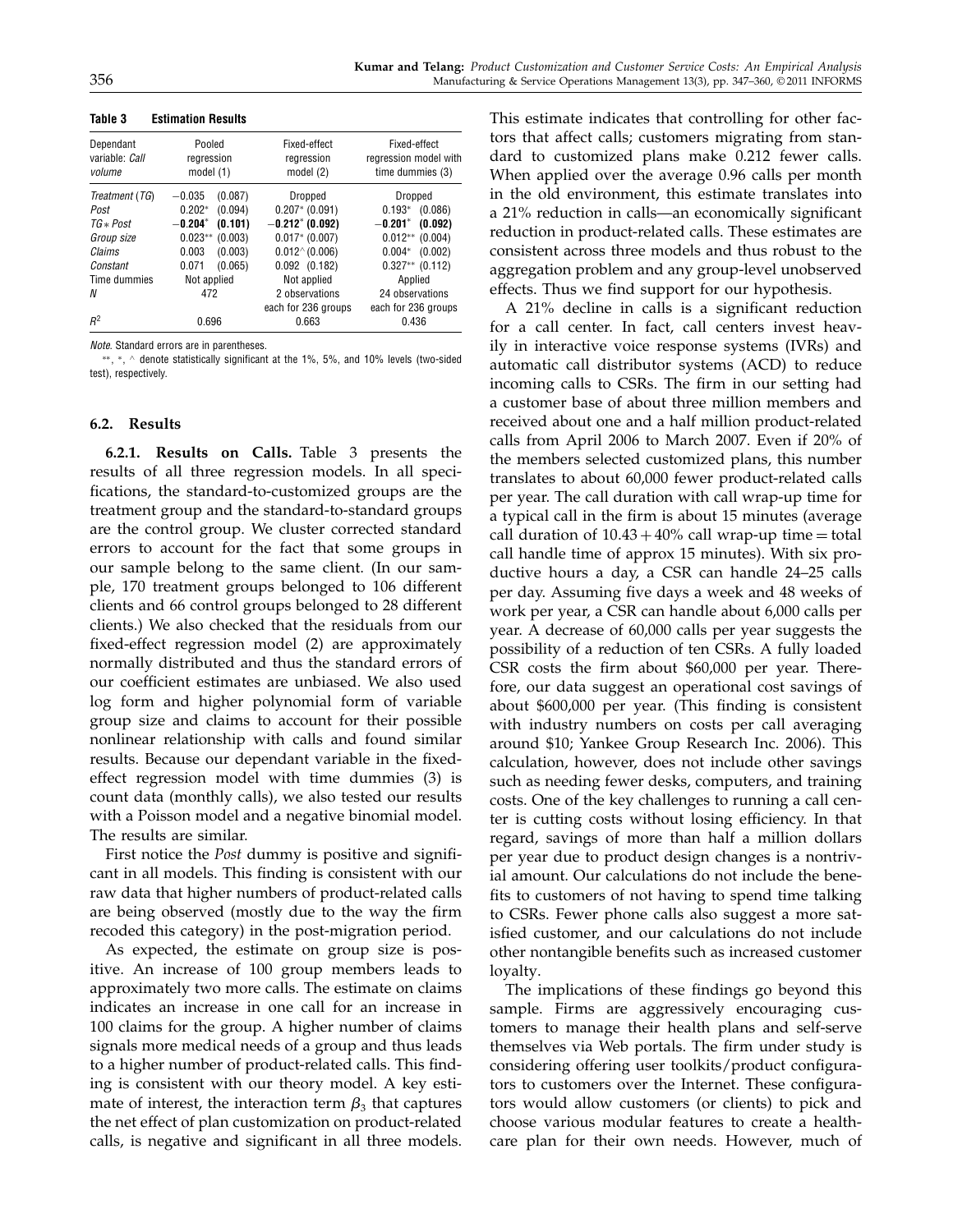the empirical work has ignored how these offerings impact customer service costs. If anything, our results point out that these offerings will reduce the demand for call-center services as customers are more involved in creating plans that suit their needs and increase their awareness regarding plan features. Customized plans, however, may still increase other costs, which we discuss in subsequent sections.

6.2.2. Results on Claims Suspension Rate. Another aspect of customer service cost is the claims suspension rate. As pointed out earlier, if the computer system does not automatically adjudicate claims, they require costly manual intervention. One of the challenges of nonstandard plans is that they are not widely distributed and need to be coded in the system properly. So the firm's management worried the claims suspension rates on such plans may be higher.

We collected data on claims suspension rates and estimated how migration from a standard to a customized plan affected them. We estimate the fixed-effect regression model (2) with the standardto-customized groups as treatment group and the standard-to-standard groups as control group. The dependent variable is the claims suspension rate. Table 4 shows the results.

We find an insignificant coefficient for interaction term TG ∗ Post, which indicates a lack of statistically significant difference in the claims suspension rate because of a change from standard to customized plans.

#### 6.3. Robustness

Our theoretical framework underscores that customization of a health plan with customer involvement reduces misfit and increases awareness and hence leads to fewer product-related calls. Our empirical analysis indeed suggests a reduction in calls for customized plans. However, because we do not directly measure plan fit or familiarity, we may still have some concern regarding the underlying mechanism at play. In the following, we consider and rule out some potential explanations for a reduction in product-related calls.

| Table 4 | <b>Estimates on Claims Suspension Rate</b> |  |  |
|---------|--------------------------------------------|--|--|
|         |                                            |  |  |

| Dependant<br>variable: Claims<br>suspension rate | Fixed-effect regression<br>model $(2)$                                                              |
|--------------------------------------------------|-----------------------------------------------------------------------------------------------------|
| Post<br>$TG*Post$<br>Constant<br>N               | $0.012$ $(0.014)$<br>$-0.006$ (0.017)<br>$0.851**$ (0.003)<br>2 observations each<br>for 236 groups |

Note. Standard errors are in parentheses.

∗∗ denotes statistically significant at the 1% level (two-sided test).

1. Large client organizations may be able to influence the firm more and thus are more likely to customize plans for their customer groups. Moreover, large clients may have more resources for internally resolving their members' queries. If so, we should see a higher proportion of large clients in our treatment group. However, we find a similar proportion of customer groups from large clients: 48% in the treatment group and 53% in our control group. Further, if our treatment-group clients were somehow internally resolving their members' queries, we should see fewer product-related calls there even before plan customization. We test this fact by aggregating the calls at the client level in the pre-July 2006 period for the two groups and comparing the product-related calls for our treatment-group and control-group clients. We find no difference in the calling propensities for clients in the two groups (see details in Appendix F, available in the electronic companion). Therefore, differences across clients on issues such as better internal resolution are not driving our estimates.

2. To more rigorously control for any possible selection, we used propensity score matching to match our treatment groups with the control groups (Rosenbaum and Rubin 1983). We computed the probability of migrating to a customized plan (or propensity score) for each group based on their claims, group sizes, and whether they belonged to large clients. We find an average treatment effect of −0.192 based on one-to-one propensity score matching of treatment groups with the control groups (see details in Appendix G, available in the electronic companion). This finding is similar in sign and magnitude to the treatment effect (coefficient estimate for the interaction term) we got in Table 3. This result indicates that even after controlling for selection on such observables as health conditions and client type, the product-related calls go down with the treatment of plan customization.

3. One concern is that simply changing plans induces these effects. To test this possibility, we use customer groups that change from one standard plan to another standard plan as the treatment group and the standard-to-standard groups as the control group. To avoid clutter, we only report the estimate on interaction dummy in Table 5. An insignificant estimate indicates we fail to find a reduction in calls because of a mere change from one standard plan to another standard plan (see row 1). Similarly, we also compare the customers who migrate from standard to customized plans with the customers who migrate from one standard plan to another standard plan. We still find migration to customized plans leads to fewer calls (see row 2).

4. If groups moving to customized plans reduce calls due to better fit and familiarity, we expect the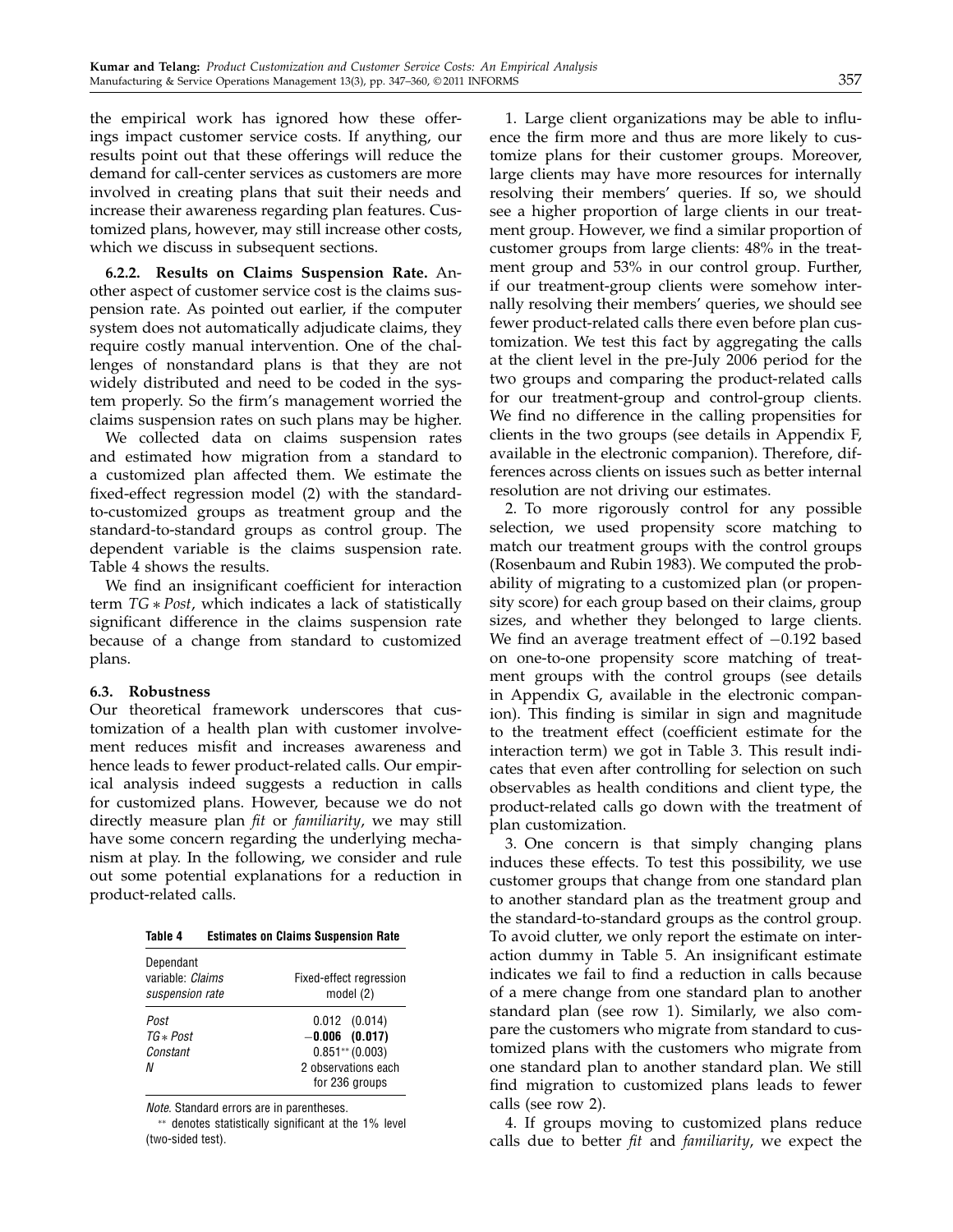| Coefficient estimates for<br>interaction term $TG * Post$                                  | Fixed-effect<br>regression<br>model (2) |
|--------------------------------------------------------------------------------------------|-----------------------------------------|
| Treatment group: one standard to another standard<br>Control group: standard to standard   | $0.096$ $(0.075)$                       |
| Treatment group: standard to customized<br>Control group: one standard to another standard | $-0.378**$ (0.071)                      |
| Treatment group: customized to standard<br>Control group: standard to standard             | $0.170*(0.075)$                         |

Table 5 Estimates for Different Treatment and Control Groups

Note. Standard errors corrected to account for groups belonging to the same client.

∗∗ , <sup>∗</sup> denote statistically significant at the 1% and 5% levels (two-sided test), respectively.

groups who migrate from a customized to a standard plan to accordingly make higher calls due to the loss of fit and familiarity. We test this hypothesis by comparing the calls for customized-to-standard groups with standard-to-standard groups. Row 3 of Table 5 reports the results. We find that migration from a customized to a standard plan leads to an increase in product-related calls. This finding is in line with our theory's intuition.

5. Another strong support to our theory comes from non-product-related calls. Our theory says the product cocreation process should reduce productrelated calls. However, customers make a variety of non-plan-related calls, such as claim-related calls, insurance card-related calls, billing-related calls, and change-in-address-related calls. We do not expect these calls to reduce with plan customization. We now reestimate our model with the non-product-related calls. To reduce clutter, we only report coefficient estimates for the interaction term  $(TG * Post)$  in Table 6. We fail to find any statistically significant change in the number of non-product-related calls due to product customization. Combined with our result of reduced product-related calls, this result negates the possibility that the customer groups moving from standard to customized plans are somehow making fewer calls, independent of product customization. This finding also alleviates selection concerns for standard-to-customized groups. If these groups were reducing product-related calls for reasons other than product customization, we would expect them to also reduce the non-product-related calls.

| Table 6 | <b>Estimates for Non-Product-Related Calls</b> |  |  |  |
|---------|------------------------------------------------|--|--|--|
|         |                                                |  |  |  |

| Coefficient estimates for                                                      | Fixed-effect         |
|--------------------------------------------------------------------------------|----------------------|
| interaction term $TG * Post$                                                   | regression model (2) |
| Treatment group: standard to customized<br>Control group: standard to standard | 0.332(0.586)         |

Notes. Standard errors are in parentheses. Standard errors corrected to account for groups belonging to the same client.

| Table 7 | <b>Estimates When Post-Period Is Split</b> |
|---------|--------------------------------------------|
|         | <b>Into Four Quarters</b>                  |

| Dependant variable: | Fixed-effect regression |
|---------------------|-------------------------|
| Call volume         | model $(2)$             |
| $TG \ast Q1$        | $-0.252*(0.121)$        |
| $TG \ast Q2$        | $-0.123$ (0.172)        |
| $TG \ast Q3$        | $-0.226$ (0.113)        |
| $TG \ast 04$        | $-0.283(0.122)$         |

Note. Standard errors are in parentheses.

∗ , <sup>∧</sup> denote statistically significant at the 5%,

and 10% levels (two-sided test), respectively.

6. To test whether the reduction in calls is temporary, we split the post-period into four quarters and estimate the impact for all four quarters. To avoid clutter, we only report the estimates for the interaction with post-quarter dummies in Table 7. All of the estimates are negative and significant (except Q2). Note that the quarterly split in data increases standard errors due to fewer data points, but the sign remains consistent and significant for three of the four quarters. This finding indicates the effect of customization persists for the whole year.

# 7. Conclusions, Managerial Implications, Limitations, and Future Work

We show through actual usage data in a field study that customizing a complex product like a health insurance plan significantly impacts customer demand for a call center and thus customer service costs. Customization of such a product is usually an interactive exercise and acts as an educational tool to familiarize the customers with their plan coverage. This customization in turn reduces product uncertainty and improves fit, reducing the need to contact the call center for product-coverage clarifications. In the present empirical setting, we find customers migrating from a standard to a customized plan make an average of 21% fewer product-related calls because of this change. This percentage translates into a significant savings for the firm. We find the results are not a short-term blip but an effect that persists for the whole year. We also provide various robustness checks to test the validity of our results under alternative explanations and specifications. In addition, we find the claims suspension rate is not different for the customized and standard plans, which suggests an overall reduction in customer support costs due to customization. Although other researchers have documented many direct benefits of customization, we provide evidence of a less obvious benefit of customization: lower customer service costs.

A key academic contribution of our study is the provision of a link between product design and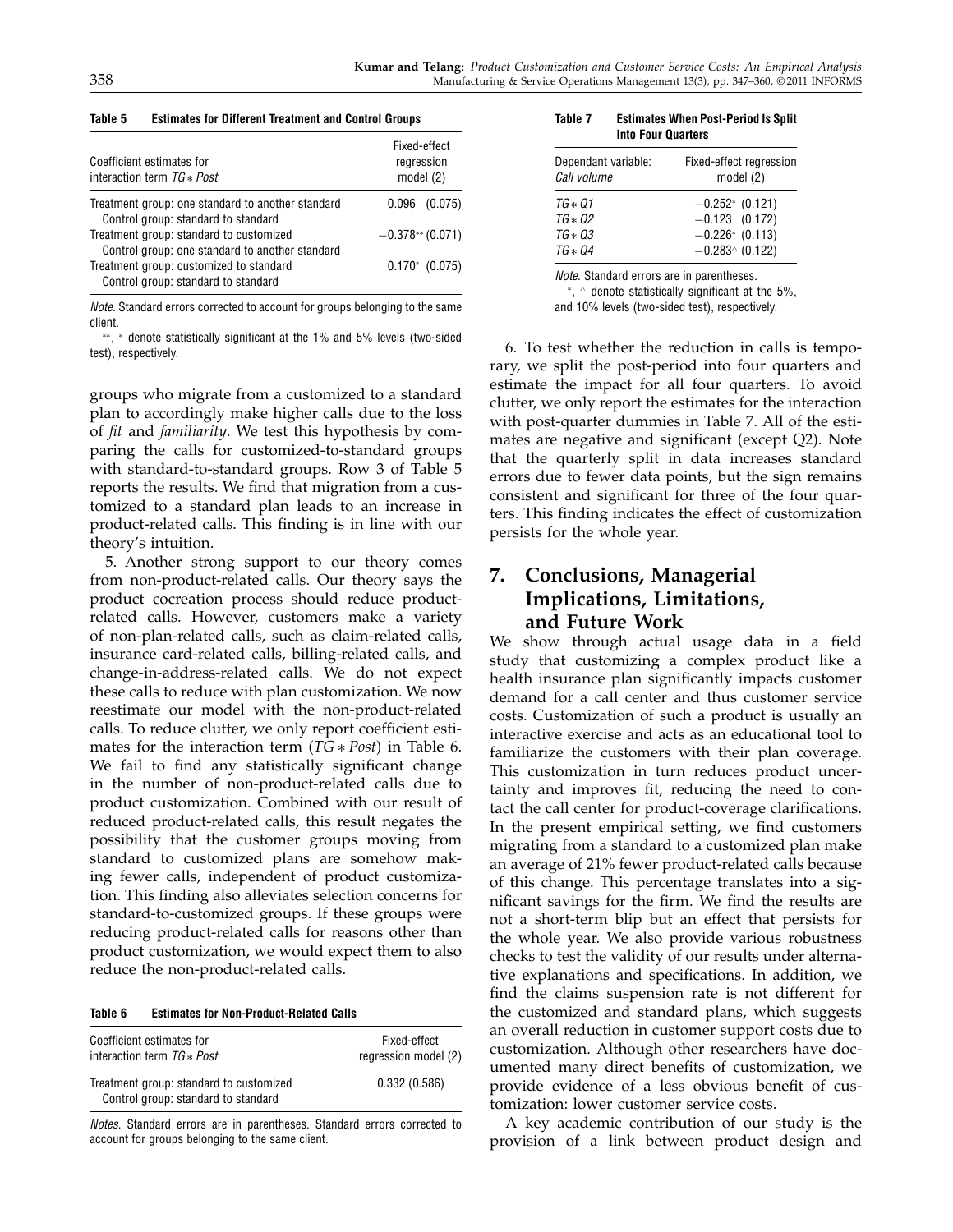customer service costs. Our results highlight that the process of customization is seemingly important. Therefore, although our setting is a health-care product, we believe our results would be applicable to any such setting where the product is complex, for example, other insurance services, IT and telecom-related services, and financial and investment-related services. Product complexity can lead to customer dissatisfaction and higher customer service costs (Lawton 2008). Educating customers is one effective process for reducing product uncertainties and customer service costs. For example, Dell Computer deliberately avoided selling to low-end customers who need a lot of hand-holding (Magretta 1998). As firms' offer more complex and varied products, they cannot ignore its implications on the customer service costs (Knowledge@Wharton 2006). Lack of awareness and lack of understanding regarding health-care plans also leads to significant welfare losses. Many researchers explicitly push policymakers to improve educational efforts to improve user knowledge. Our results highlight that although better product understanding may lead to many direct benefits, it generates substantial indirect benefits to both customers and the firm in the form of lower customer service costs—a potential win-win scenario.

Despite a rich data set and robust empirical tests, our study is not without limitations, one of which is our inability to directly measure fit and familiarity. Although we have used many robustness checks to rule out alternative explanations for our results, we cannot claim definitively that calls are going down because of fit or familiarity, or both, without explicitly measuring these latent constructs. Similarly, although we document the benefits of customization and believe customization in our setting provides indirect benefits as well (e.g., higher customer retention or higher pricing), the interactive nature of customization may also increase firm's costs. A firm may require more time to sell such plans or the plan may increase the complexity of the firm's operations. Because of the lack of data availability, we cannot measure these issues more directly in our present study.

Despite limitations, we believe our study takes a step forward in examining a link between an iterative customization process and customer service costs. We believe this line of investigation is underinvestigated and highly promising and will benefit from future research. One obvious extension is to measure the latent construct of fit and familiarity and estimate separately how each one of these help cut customer service costs. This analysis would also indicate which is more important in reducing customer service cost: the tool itself (plan fit) or the process of creating the tool (plan familiarity). Our paper also highlights the role of "learning before doing"—another promising line of inquiry.

#### Electronic Companion

An electronic companion to this paper is available on the Manufacturing & Service Operations Management website (http://msom.pubs.informs.org/ecompanion.html).

#### Acknowledgments

The authors thank seminar participants at Carnegie Mellon University and Purdue University and three anonymous reviewers for many helpful comments. The authors also thank Ed Barr and Bobbie Goettler for editorial help.

#### References

- Anderson, E. W., C. Fornell, R. T. Rust. 1997. Customer satisfaction, productivity, and profitability: Difference between goods and services. Marketing Sci. 16(2) 129-145.
- Ansari, A., C. F. Mela. 2003. E-customization. J. Marketing Res. 40(2) 131–145.
- Bertrand, M., E. Duflo, S. Mullainathan. 2004. How much should we trust differences-in-differences estimates? Quart. J. Econom. 119(1) 249–275.
- Christianson, J. B., T. Parente, R. Feldman. 2004. Consumer experiences in a consumer-driven health plan. Health Services Res. 39(4, Part 2) 1123–1140.
- Dewan, R., B. Jing, A. Siedmann. 2003. Product customization and price competition on the Internet. Management Sci. 49(8) 1055–1070.
- Fisher, M., C. D. Ittner. 1999. The impact of product variety on automobile assembly operations: Empirical evidence and simulation analysis. Management Sci. 45(6) 771–786.
- Fisher, M., A. Jain, J. P. MacDuffie. 1995. Strategies for product variety: Lessons from the auto industry. B. Kogut, E. Bowman, eds. Redesigning the Firm. Oxford University Press, New York, 116–154.
- Foster, G., M. Gupta. 1990. Manufacturing overhead cost driver analysis. J. Accounting Econom. 12(1) 309–337.
- Gans, N., G. Koole, A. Mandelbaum 2003. Telephone call centers: Tutorial, review, and research prospects. Manufacturing Service Oper. Management 5(2) 79–141.
- Garnick, D. W., A. M. Hendricks, K. E. Thorpe, J. P. Newhouse, K. Donelan, R. J. Blendon. 1993. How well do Americans understand their health coverage? Health Affairs 12(3) 204–212.
- Goffin, K., C. New. 2001. Customer support and new product development: An exploratory study. Internat. J. Oper. Production Management 21(3) 275–301.
- Gruber, J., J. T. Abaluck. 2009. Choice inconsistencies among the elderly: Evidence from plan choice in the medicare part D program. NBER Working Paper 14759, National Bureau of Economic Research, Cambridge, MA.
- Hanoch, Y., T. Rice. 2006. Can limiting choice increase social welfare?: The elderly and health insurance choice. Milbank Quart. 84(1) 37–73.
- Harris-Kojetin, L., J. S. Lubalin. 1999. What do consumers want and need to know in making health-care choices? Medical Care Res. Rev. 56(1) 67–102.
- Isaacs, S. L. 1996. Consumers' information needs: Results of a national survey. Health Affairs 15(4) 31–41.
- Juran, J. M. 1988. Juran's Quality Control Handbook, 4th ed. McGraw Hill, New York.
- Kahn, B. E. 1998. Dynamic relationship with customers: High variety strategy J. Acad. Marketing Sci. 26(1) 45–53.